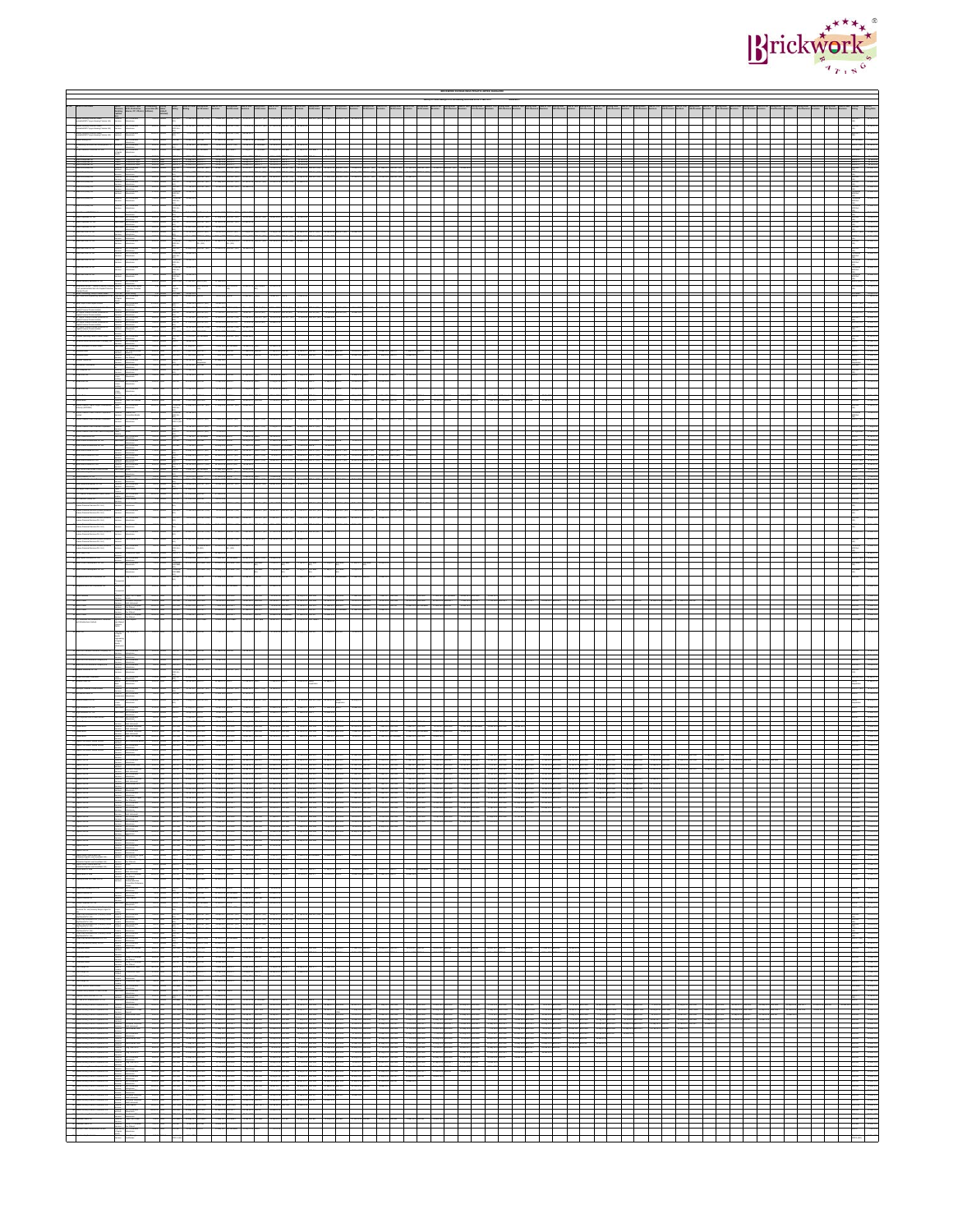|  | E                                         |                          |   | $\begin{tabular}{ c c c c } \hline \multicolumn{1}{ c }{\multicolumn{1}{ c }{\multicolumn{1}{ c }{\multicolumn{1}{ c }{\multicolumn{1}{ c }{\multicolumn{1}{ c }{\multicolumn{1}{ c }{\multicolumn{1}{c }{\multicolumn{1}{c }{\multicolumn{1}{c }{\multicolumn{1}{c }{\multicolumn{1}{c }{\multicolumn{1}{c }{\multicolumn{1}{c }{\multicolumn{1}{c }{\multicolumn{1}{c }{\multicolumn{1}{c }{\multicolumn{1}{c }{\multicolumn{1}{c }{\multicolumn$ |   |    |               |     |  |  |  |  |  |  |  |  |  |  |
|--|-------------------------------------------|--------------------------|---|-----------------------------------------------------------------------------------------------------------------------------------------------------------------------------------------------------------------------------------------------------------------------------------------------------------------------------------------------------------------------------------------------------------------------------------------------------|---|----|---------------|-----|--|--|--|--|--|--|--|--|--|--|
|  |                                           |                          |   |                                                                                                                                                                                                                                                                                                                                                                                                                                                     |   |    |               |     |  |  |  |  |  |  |  |  |  |  |
|  |                                           |                          |   |                                                                                                                                                                                                                                                                                                                                                                                                                                                     |   |    |               |     |  |  |  |  |  |  |  |  |  |  |
|  | has Evans - Loonaria Papa.<br>Nati<br>-Em |                          |   |                                                                                                                                                                                                                                                                                                                                                                                                                                                     |   |    |               |     |  |  |  |  |  |  |  |  |  |  |
|  |                                           |                          |   |                                                                                                                                                                                                                                                                                                                                                                                                                                                     |   |    |               |     |  |  |  |  |  |  |  |  |  |  |
|  | E.                                        |                          |   |                                                                                                                                                                                                                                                                                                                                                                                                                                                     |   |    |               |     |  |  |  |  |  |  |  |  |  |  |
|  |                                           |                          |   |                                                                                                                                                                                                                                                                                                                                                                                                                                                     |   |    |               |     |  |  |  |  |  |  |  |  |  |  |
|  | E bet                                     |                          |   |                                                                                                                                                                                                                                                                                                                                                                                                                                                     |   | =- | exercises and |     |  |  |  |  |  |  |  |  |  |  |
|  | ł,                                        |                          |   |                                                                                                                                                                                                                                                                                                                                                                                                                                                     |   |    |               | $=$ |  |  |  |  |  |  |  |  |  |  |
|  |                                           |                          |   |                                                                                                                                                                                                                                                                                                                                                                                                                                                     |   |    |               |     |  |  |  |  |  |  |  |  |  |  |
|  |                                           |                          |   |                                                                                                                                                                                                                                                                                                                                                                                                                                                     |   |    |               |     |  |  |  |  |  |  |  |  |  |  |
|  |                                           |                          |   |                                                                                                                                                                                                                                                                                                                                                                                                                                                     |   |    |               |     |  |  |  |  |  |  |  |  |  |  |
|  |                                           |                          |   |                                                                                                                                                                                                                                                                                                                                                                                                                                                     |   |    |               |     |  |  |  |  |  |  |  |  |  |  |
|  |                                           |                          |   |                                                                                                                                                                                                                                                                                                                                                                                                                                                     |   |    |               |     |  |  |  |  |  |  |  |  |  |  |
|  |                                           |                          |   |                                                                                                                                                                                                                                                                                                                                                                                                                                                     |   |    |               |     |  |  |  |  |  |  |  |  |  |  |
|  |                                           |                          |   |                                                                                                                                                                                                                                                                                                                                                                                                                                                     |   |    |               |     |  |  |  |  |  |  |  |  |  |  |
|  |                                           | 丰丰                       |   |                                                                                                                                                                                                                                                                                                                                                                                                                                                     |   |    |               |     |  |  |  |  |  |  |  |  |  |  |
|  |                                           |                          |   |                                                                                                                                                                                                                                                                                                                                                                                                                                                     |   |    |               |     |  |  |  |  |  |  |  |  |  |  |
|  |                                           |                          |   |                                                                                                                                                                                                                                                                                                                                                                                                                                                     |   |    |               |     |  |  |  |  |  |  |  |  |  |  |
|  | F                                         | $\overline{\phantom{a}}$ |   |                                                                                                                                                                                                                                                                                                                                                                                                                                                     |   |    |               |     |  |  |  |  |  |  |  |  |  |  |
|  |                                           |                          |   |                                                                                                                                                                                                                                                                                                                                                                                                                                                     |   |    |               |     |  |  |  |  |  |  |  |  |  |  |
|  | $\frac{1}{2}$                             |                          |   |                                                                                                                                                                                                                                                                                                                                                                                                                                                     |   |    |               |     |  |  |  |  |  |  |  |  |  |  |
|  | h                                         |                          |   |                                                                                                                                                                                                                                                                                                                                                                                                                                                     |   |    |               |     |  |  |  |  |  |  |  |  |  |  |
|  |                                           |                          |   |                                                                                                                                                                                                                                                                                                                                                                                                                                                     |   |    |               |     |  |  |  |  |  |  |  |  |  |  |
|  |                                           | --                       |   |                                                                                                                                                                                                                                                                                                                                                                                                                                                     |   |    |               |     |  |  |  |  |  |  |  |  |  |  |
|  |                                           | <u>IEEE</u>              | Ŧ |                                                                                                                                                                                                                                                                                                                                                                                                                                                     | ≡ |    |               |     |  |  |  |  |  |  |  |  |  |  |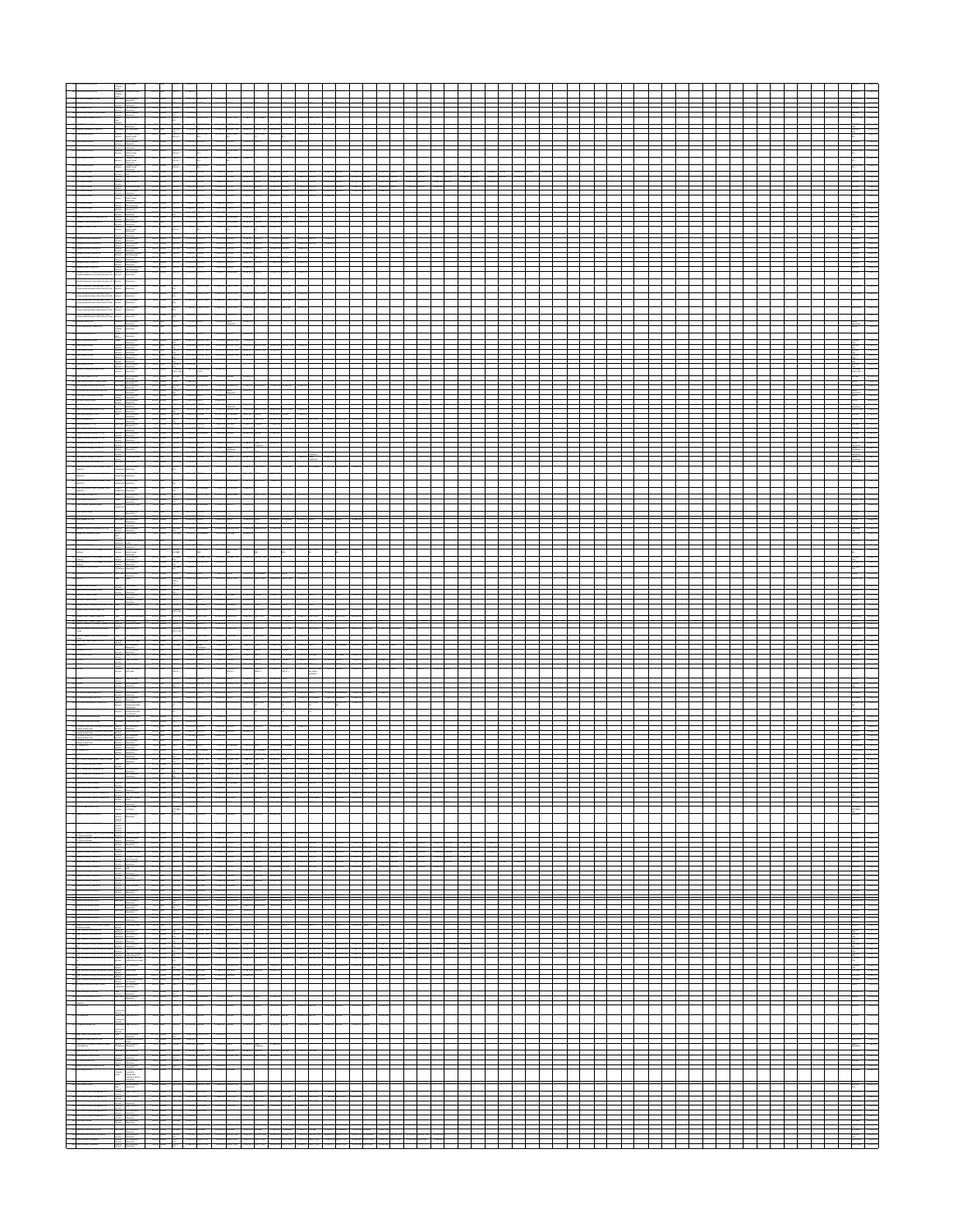|  | EET                                                                                                                                                                                                                                                                                                                                                                                          |       |          |                                                                |          |  |  |  |  |  |  |  |  |  |                                                                                            |  |
|--|----------------------------------------------------------------------------------------------------------------------------------------------------------------------------------------------------------------------------------------------------------------------------------------------------------------------------------------------------------------------------------------------|-------|----------|----------------------------------------------------------------|----------|--|--|--|--|--|--|--|--|--|--------------------------------------------------------------------------------------------|--|
|  | $\equiv$                                                                                                                                                                                                                                                                                                                                                                                     | ♦     |          |                                                                |          |  |  |  |  |  |  |  |  |  |                                                                                            |  |
|  | $\frac{1}{2} \left( \frac{1}{2} \frac{1}{2} \frac{1}{2} \frac{1}{2} \frac{1}{2} \frac{1}{2} \frac{1}{2} \frac{1}{2} \frac{1}{2} \frac{1}{2} \frac{1}{2} \frac{1}{2} \frac{1}{2} \frac{1}{2} \frac{1}{2} \frac{1}{2} \frac{1}{2} \frac{1}{2} \frac{1}{2} \frac{1}{2} \frac{1}{2} \frac{1}{2} \frac{1}{2} \frac{1}{2} \frac{1}{2} \frac{1}{2} \frac{1}{2} \frac{1}{2} \frac{1}{2} \frac{1}{2}$ |       |          |                                                                |          |  |  |  |  |  |  |  |  |  | ┍                                                                                          |  |
|  |                                                                                                                                                                                                                                                                                                                                                                                              |       |          |                                                                |          |  |  |  |  |  |  |  |  |  |                                                                                            |  |
|  |                                                                                                                                                                                                                                                                                                                                                                                              |       |          |                                                                |          |  |  |  |  |  |  |  |  |  |                                                                                            |  |
|  |                                                                                                                                                                                                                                                                                                                                                                                              |       |          |                                                                |          |  |  |  |  |  |  |  |  |  |                                                                                            |  |
|  |                                                                                                                                                                                                                                                                                                                                                                                              |       |          |                                                                |          |  |  |  |  |  |  |  |  |  |                                                                                            |  |
|  |                                                                                                                                                                                                                                                                                                                                                                                              |       |          |                                                                |          |  |  |  |  |  |  |  |  |  |                                                                                            |  |
|  |                                                                                                                                                                                                                                                                                                                                                                                              |       |          |                                                                |          |  |  |  |  |  |  |  |  |  |                                                                                            |  |
|  | W                                                                                                                                                                                                                                                                                                                                                                                            |       |          |                                                                |          |  |  |  |  |  |  |  |  |  |                                                                                            |  |
|  | ii<br>I                                                                                                                                                                                                                                                                                                                                                                                      |       |          |                                                                |          |  |  |  |  |  |  |  |  |  |                                                                                            |  |
|  | $\frac{1}{2} \sum_{i=1}^n \frac{1}{2} \sum_{j=1}^n \frac{1}{2} \sum_{j=1}^n \frac{1}{2} \sum_{j=1}^n \frac{1}{2} \sum_{j=1}^n \frac{1}{2} \sum_{j=1}^n \frac{1}{2} \sum_{j=1}^n \frac{1}{2} \sum_{j=1}^n \frac{1}{2} \sum_{j=1}^n \frac{1}{2} \sum_{j=1}^n \frac{1}{2} \sum_{j=1}^n \frac{1}{2} \sum_{j=1}^n \frac{1}{2} \sum_{j=1}^n \frac{1}{2} \sum_{j=$                                  | Fer   |          |                                                                |          |  |  |  |  |  |  |  |  |  |                                                                                            |  |
|  |                                                                                                                                                                                                                                                                                                                                                                                              |       |          |                                                                |          |  |  |  |  |  |  |  |  |  |                                                                                            |  |
|  | <b>Talling Sections</b>                                                                                                                                                                                                                                                                                                                                                                      |       |          |                                                                |          |  |  |  |  |  |  |  |  |  |                                                                                            |  |
|  | I                                                                                                                                                                                                                                                                                                                                                                                            |       |          |                                                                |          |  |  |  |  |  |  |  |  |  |                                                                                            |  |
|  |                                                                                                                                                                                                                                                                                                                                                                                              | 医手手骨  |          |                                                                |          |  |  |  |  |  |  |  |  |  |                                                                                            |  |
|  | <del>ile 1</del>                                                                                                                                                                                                                                                                                                                                                                             |       |          |                                                                |          |  |  |  |  |  |  |  |  |  |                                                                                            |  |
|  |                                                                                                                                                                                                                                                                                                                                                                                              |       |          |                                                                |          |  |  |  |  |  |  |  |  |  |                                                                                            |  |
|  | ж.<br>۳Ē                                                                                                                                                                                                                                                                                                                                                                                     |       |          |                                                                |          |  |  |  |  |  |  |  |  |  |                                                                                            |  |
|  | $\equiv \sqrt{2\pi}$<br><u>т.</u>                                                                                                                                                                                                                                                                                                                                                            | $  -$ |          |                                                                |          |  |  |  |  |  |  |  |  |  |                                                                                            |  |
|  |                                                                                                                                                                                                                                                                                                                                                                                              |       |          |                                                                |          |  |  |  |  |  |  |  |  |  |                                                                                            |  |
|  |                                                                                                                                                                                                                                                                                                                                                                                              |       |          |                                                                |          |  |  |  |  |  |  |  |  |  |                                                                                            |  |
|  |                                                                                                                                                                                                                                                                                                                                                                                              |       |          |                                                                |          |  |  |  |  |  |  |  |  |  |                                                                                            |  |
|  |                                                                                                                                                                                                                                                                                                                                                                                              |       |          |                                                                |          |  |  |  |  |  |  |  |  |  |                                                                                            |  |
|  |                                                                                                                                                                                                                                                                                                                                                                                              |       |          |                                                                |          |  |  |  |  |  |  |  |  |  |                                                                                            |  |
|  |                                                                                                                                                                                                                                                                                                                                                                                              |       |          |                                                                |          |  |  |  |  |  |  |  |  |  |                                                                                            |  |
|  |                                                                                                                                                                                                                                                                                                                                                                                              |       | *** **** | 90 - Paranjakangan<br>90 - Paranjakangan<br>90 - Paranjakangan | -an anno |  |  |  |  |  |  |  |  |  | 1999 - 1999 - 1999<br>1999 - 1999 - 1999 - 1999 - 1999<br>1999 - 1999 - 1999 - 1999 - 1999 |  |